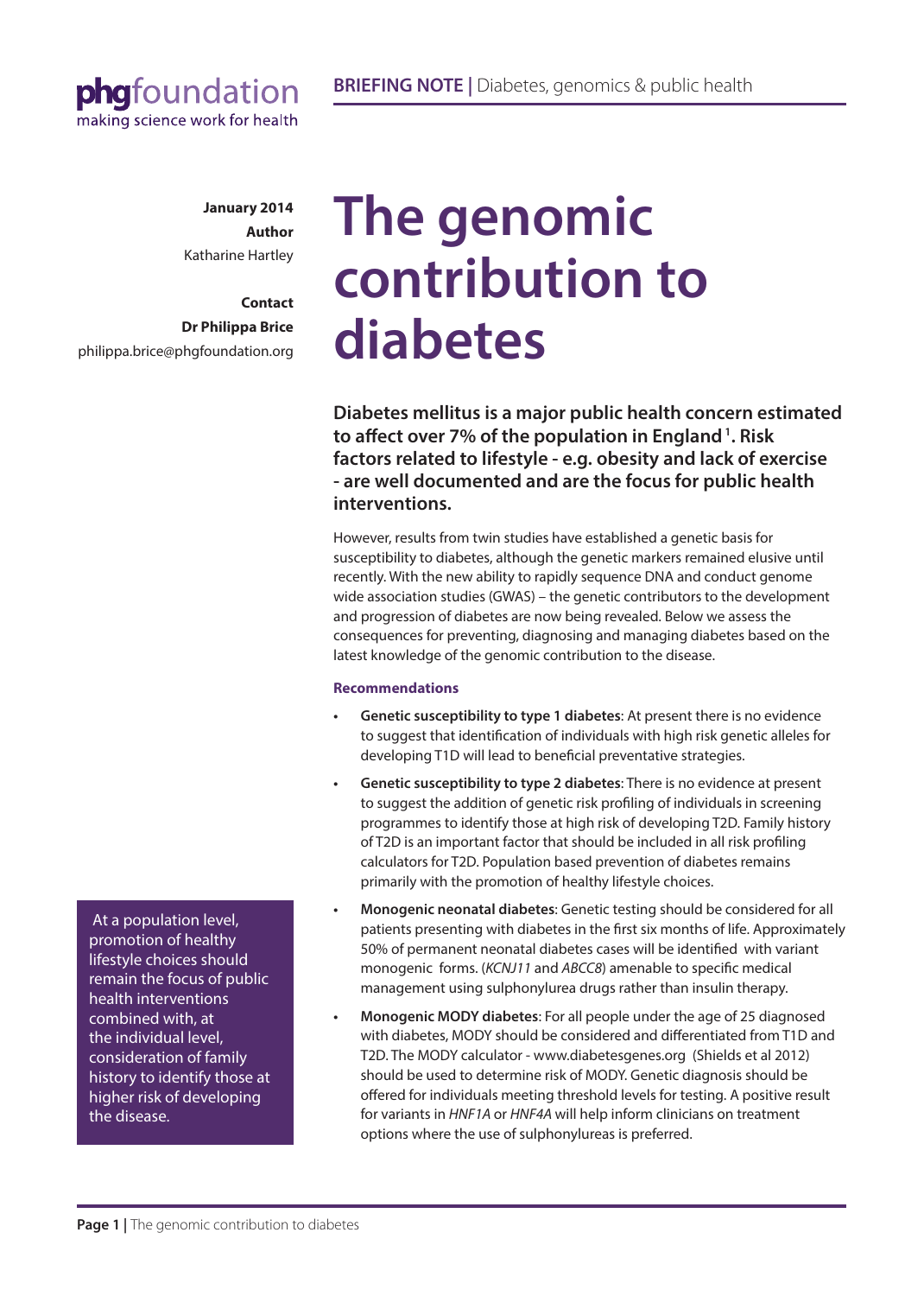#### **Lifestyle v. genes in the development of diabetes**

Diabetes mellitus is a major public health concern estimated to affect over 7% of the population in England <sup>1</sup>. Lifestyle factors such as obesity and lack of exercise are well documented risk factors and consequently provide the focus for interventions to prevent diabetes in the population. Analysis of twin data recognised a genetic contribution and susceptibility to diabetes several decades ago<sup>2</sup> but until recently, genetic markers for diabetes remained largely elusive. The revolution in genomics - the ability to rapidly sequence DNA and conduct GWAS has uncovered many genetic contributors to the development and progression of diabetes.

#### **Genetic susceptibility to type 1 (T1D) diabetes**

T1D is characterised by the failure of the pancreatic beta-cells to produce insulin and the reliance upon external sources of insulin to compensate for this failure. T1D affects around 1/300 and represents about 10% of diabetes cases. T1D is caused by a combination of genetic and non-genetic factors. This is highlighted in monozygotic (MZ) - *i.e.* genetically identical - twin studies that show, where one twin is T1D-affected around 50% of co-twins go on to develop the disease<sup>2,3</sup>.

The genetic susceptibility to T1D is associated with factors affecting autoimmunity to insulin producing pancreatic beta cells<sup>4</sup>. There is a strong association between developing T1D and the MHC (Major Histocompatibility Complex) region located on chromosome 6 (6p21.3)<sup>4</sup>. It is estimated that 50% of the genetic risk for T1D lies in this region. Within the MHC region two haplotypes together (*DR3-DQ2*/ *DR4-DQ8*) are identified in 30-40% of children with T1D and present in 2.4% of the general population. The absolute risk for developing T1D is 1/15 for those haplotypes compared with  $1/300$  for general population<sup>5,6</sup>.

Outside the MHC region, over 50 loci of interest as susceptibility genes for developing T1D have now been identified through GWAS. Fifteen loci have been confirmed in robust studies across multiple ethnicities<sup>7,8</sup> three of which (*PTPN22*, *CTLA4* and *IL2RA/CD25*) are associated with immune responses by altering T-cell regulation or function<sup>9,10,11</sup>. Individually, many of the associated mutations confer little additional risk of disease. However, there is compelling evidence of cumulative risk of developing T1D associated with combinations of risk alleles<sup>12</sup>. Despite this, no practical application in the identification of these risk alleles for primary prevention of T1D has been reported<sup>13</sup>.

#### **Genetic susceptibility to type 2 (T2D) diabetes**

T2D accounts for approximately 90% of diabetes cases and is characterised by insulin resistance or insensitivity. T2D is normally associated with obesity and older age.

Monozygous twin studies show that for T2D concordance ranges between 30% and 80% and family studies estimate heritability at 30-70% 14,15,16 highlighting the importance of genetic factors in determining disease outcome. In addition, there is considerable ethnic variation in prevalence of diabetes, underpinning the argument that diabetes has a strong genetic component 17,18. However, T2D is increasing in prevalence indicating genetic susceptibility factors may be modified by environmental influences for diabetes to become overt.

#### What is diabetes?

Diabetes is an inability to regulate raised levels of blood glucose and is a failure of either insulin production or response to insulin by cells within the body. The disease is classified according to how it presents and the underlying cause of the failure to regulate raised blood glucose.

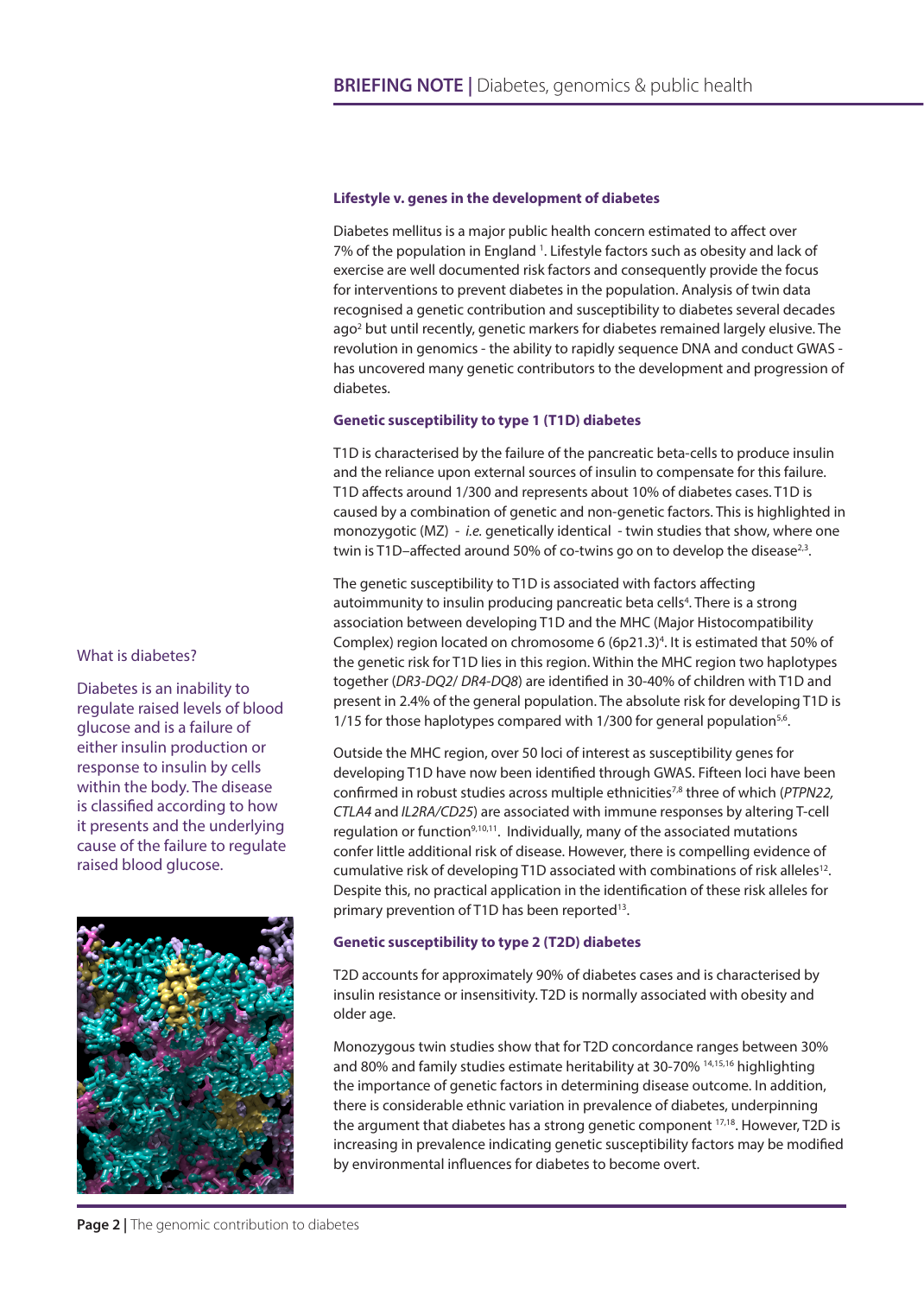Candidate gene and linkage-based studies identified a small set of genes, including variants in the gene PPARG, and KCNJ11 as implicated in T2D susceptibility with an odds ratio of 1.25 and 1.15 respectively <sup>19,20,21,22</sup>.

The advent of GWAS has led to the identification of over 60 genetic susceptibility loci associated with risk for T2D muliptle genes, including several that were not known to play any role in T2D 23, 24, 25, 26, 27. All variants have only been shown to add a small risk of developing T2D (odds ratios mostly between 1.0 and 1.2) and in sum account for approximately 10% of the genetic component attributable to T2D<sup>25, 28</sup>. Despite the large number of genes now identified as associated with susceptibility to T2D, there is no evidence at present to suggest the addition of genetic risk profiling of individuals in screening programmes to identify those at high risk of developing  $T2D^{28, 29, 30}$ . It therefore remains a public health priority to promote healthy lifestyle choices in preventing the onset of diabetes at the population level. Consideration of family history should continue to be included at the individual level to identify those at higher risk of developing the disease.

#### **The genetic contribution to monogenic forms diabetes**

Monogenic forms of diabetes, including neonatal diabetes and Maturity Onset Diabetes of the Young (MODY) are highly penetrant genetic conditions and extremely predictive of outcome in terms of developing diabetes. Monogenic neonatal diabetes is extremely rare (around 1 in 200,000 births) and diagnosed within the first six months of life. MODY affects between 0.3% and 2.4% of diabetes cases<sup>31,32,33</sup> and usually presents in people under the age of 25 years old. Monogenic forms of diabetes are often misdiagnosed as T1D or T2D diabetes in neonates and young people.

### *Monogenic neonatal diabetes*

Monogenic neonatal diabetes can be transient or permanent and is characterised by known defects in a number of genes some of which also contribute to complex developmental conditions and genetic syndromes. Forms of neonatal diabetes that are not strongly associated with complex genetic syndromes include *PLAG1, KCNJ11, ABCC8, INS* and *GCK* genetic variants. Some of these variants require specific treatments - sulphonylurea therapy is effective over insulin treatment in patients identified with *KCNJ11* and *ABCC8* variants<sup>34,35,36</sup>, whereas insulin therapy is essential in patients with *INS* mutations - a condition that leads to irreversible beta cell destruction<sup>37</sup>. As specific therapies are recommended for particular forms of neonatal diabetes, it follows that genetic testing has clinical utility for patients presenting with diabetes in the first six months of life.

### *Monogenic causes of MODY*

Genetic variants of *HNF1A,* Glucokinase (*GCK*), *HNF1B, HNF4A, IPF1* and *NEUROD1*  have been identified as causative agents in MODY cases of diabetes, accounting for 87% of UK MODY prevalence (www.diabetesgenes.org).

People with *HNF1A* diabetes - approximately 52% of MODY cases<sup>38</sup> - and *HNF4A* diabetes are particularly sensitive to the blood glucose lowering effects of sulphonylureas and can often stop insulin treatment<sup>38,39</sup>. Mutations in the GCK gene account for approximately 32% of all MODY cases<sup>38</sup> and result in a mild rise in blood glucose that usually does not need treatment.



- Monogenic forms of diabetes are often misdiagnosed as T1D or T2D diabetes in neonates and young people
- As specific therapies are recommended for particular forms of neonatal diabetes, it follows that genetic testing has clinical utility for patients presenting with diabetes in the first six months of life
- It is worth considering MODY as a differential diagnosis in those under 25 diagnosed with diabetes to ensure they are offered the most appropriate treatment